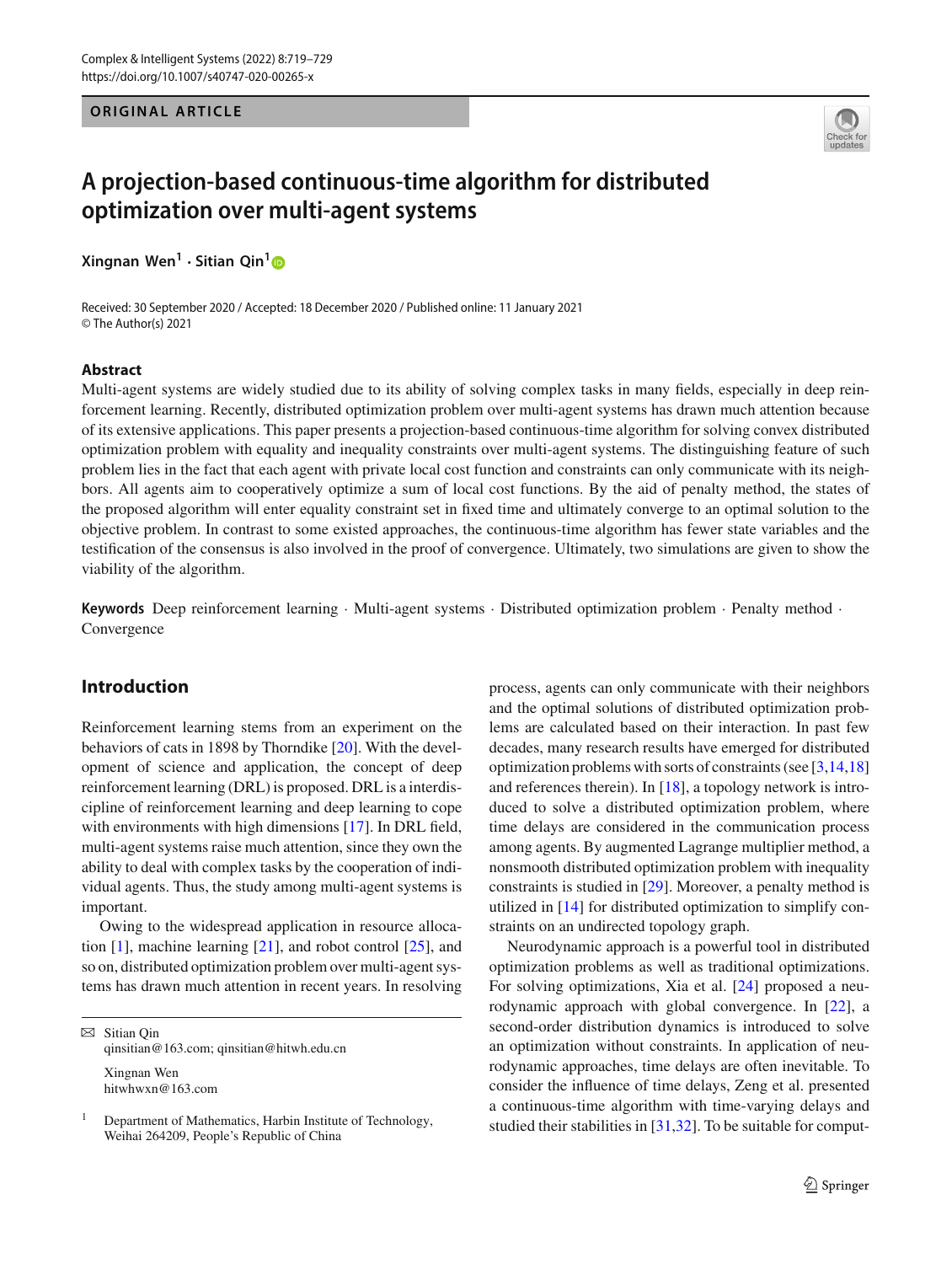ers, discrete-time recurrent algorithms are also considered in [\[30](#page-10-13)].

In recent years, for the purpose of realizing the goal of reducing the layers of related models, penalty method has attracted great attention among scholars. In [\[33](#page-10-14)], a discretetime algorithm is proposed to solve distributed optimization problem without constraints. Authors in [\[33](#page-10-14)] discuss the convergence and error tolerance with the help of estimating a penalty parameter in advance. To solve distributed optimization problems with double local constraints, a neurodynamic approach is proposed in [\[16\]](#page-10-15) by projection and regularization methods. It is worth noting that the computational burden may increase when applying neural network in [\[16](#page-10-15)] to solve distributed optimization problems with complex structures. For the broader application, Jiang et al. [\[8](#page-10-16)] proposed a penalty-like continuous-time algorithm for distributed optimization problems with affine equality and convex inequality constraints without considering penalty method.

It can be seen that distributed optimization problems are detailed studied with sorts of constraints and topology graphs according to above research findings. And it is worth noting that the computational complexity varies among different models. To introduce a proper algorithm to simply the calculation and complexity, the penalty method utilized in [\[14\]](#page-10-6) is also considered here. Besides, we construct a projection-based continuous-time algorithm to solve distributed optimization problems with equality and inequality constraints over multi-agent systems in this paper. The main contributions of this paper are listed as follows:

- 1. In this paper, a continuous-time algorithm is proposed to resolve distributed optimization problem over multiagent systems. Since the local cost functions and inequality constraint functions are studied without smoothness assumption, the distributed optimization problem here is more general than the one in [\[15\]](#page-10-17). Moreover, algorithm is constructed as a differential inclusion system, which is more flexible than the general gradient systems such as [\[6](#page-10-18)[,26\]](#page-10-19).
- 2. By introducing penalty method, the distributed optimization problem with equality and inequality constraints is transformed into a new one. Thus, the distributed optimization problem can be solved by the algorithm which can be applied into the reformulated problem. Compared with conventional approach for distributed optimization problems in [\[12\]](#page-10-20), penalty method has the advantage of reducing the dimension of models.
- 3. From any initial point, the states of the continuous-time algorithm are sure to enter equality constraint in a fixed time. This property guarantees the algorithm to possess the advantage of simplifying the distributed optimization problems by ignoring one of the constraints after a period time. Since fixed entering time is obtained without calcu-

lating  $(AA^{T})^{-1}$ , the continuous-time algorithm is easier to be applied than algorithm in [\[11](#page-10-21)].

4. Different from conventional approaches which rely on introducing Laplace matrix to guarantee the consensus, the continuous-time algorithm realizes the consensus in the process of dealing with penalty terms. Compared with algorithm in [\[12\]](#page-10-20), approach herein has fewer state variables, which is more preferable in application fields.

The rest parts are organized as follows. In the section "Preliminaries and problem description", some necessary preliminaries are first introduced. The targeted distributed optimization problem and the reformulated one are given in the section "Problem reformulation and neurodynamic approach". In the section "Problem reformulation and neurodynamic approach", we propose a continuous-time algorithm and discuss the convergence of its states. Double numerical examples are proposed in the section "Simulations" to verify the performance of the presented algorithm. In the section "Conclusions", the conclusion of this paper and our future works are summarized.

## **Preliminaries and problem description**

This section presents some basic concepts containing graph theory and nonsmooth analysis as well as some necessary lemmas. Then, our studied problem is introduced.

## **Graph theory and nonsmooth analysis**

A graph  $\mathcal{G}(\mathcal{N}, \mathcal{E})$  is utilized in this paper to depict the information sharing among agents, where  $\mathcal{N} = \{1, 2, ..., m\}$ means the set of agents and  $\mathcal{E} \subset \mathcal{N} \times \mathcal{N}$  represents an edge set. An edge  $e_{ij}$  exists between a pair of agents  $(i, j)$  if they can communicate with each other. Denote that  $\mathcal{N}_i$  is the neighbor set of agent *i*, which is  $\mathcal{N}_i = \{j \in \mathcal{N} : e_{ij} \in \mathcal{E}\}.$ And a graph is called undirected if  $(i, j) \in \mathcal{E}$  implies  $(j, i) \in$  $\mathcal{E}$ . A path between agents *i* and *j* in graph  $\mathcal{G}$  is a sequence of edges  $(i, i_1), (i_1, i_2), \ldots, (i_k, j)$ , where  $i_1, i_2, \ldots, i_k \in \mathcal{N}$ . Undirected graph  $G$  is said to be connected if there is a path between any pair of agents.

**Definition 1**  $[4] Let \Psi : \mathbb{R}^n \to \mathbb{R}$  $[4] Let \Psi : \mathbb{R}^n \to \mathbb{R}$  *be Lipschitz continuous near*  $u_0 \in \mathbb{R}^n$ . *The generalized directional derivative of* Ψ *at u*<sup>0</sup> *is def ined as*:

$$
\Psi^{0}(u_{0}; v) = \lim_{u \to u_{0}, s \downarrow 0} \frac{\Psi(u + sv) - \Psi(u)}{s}.
$$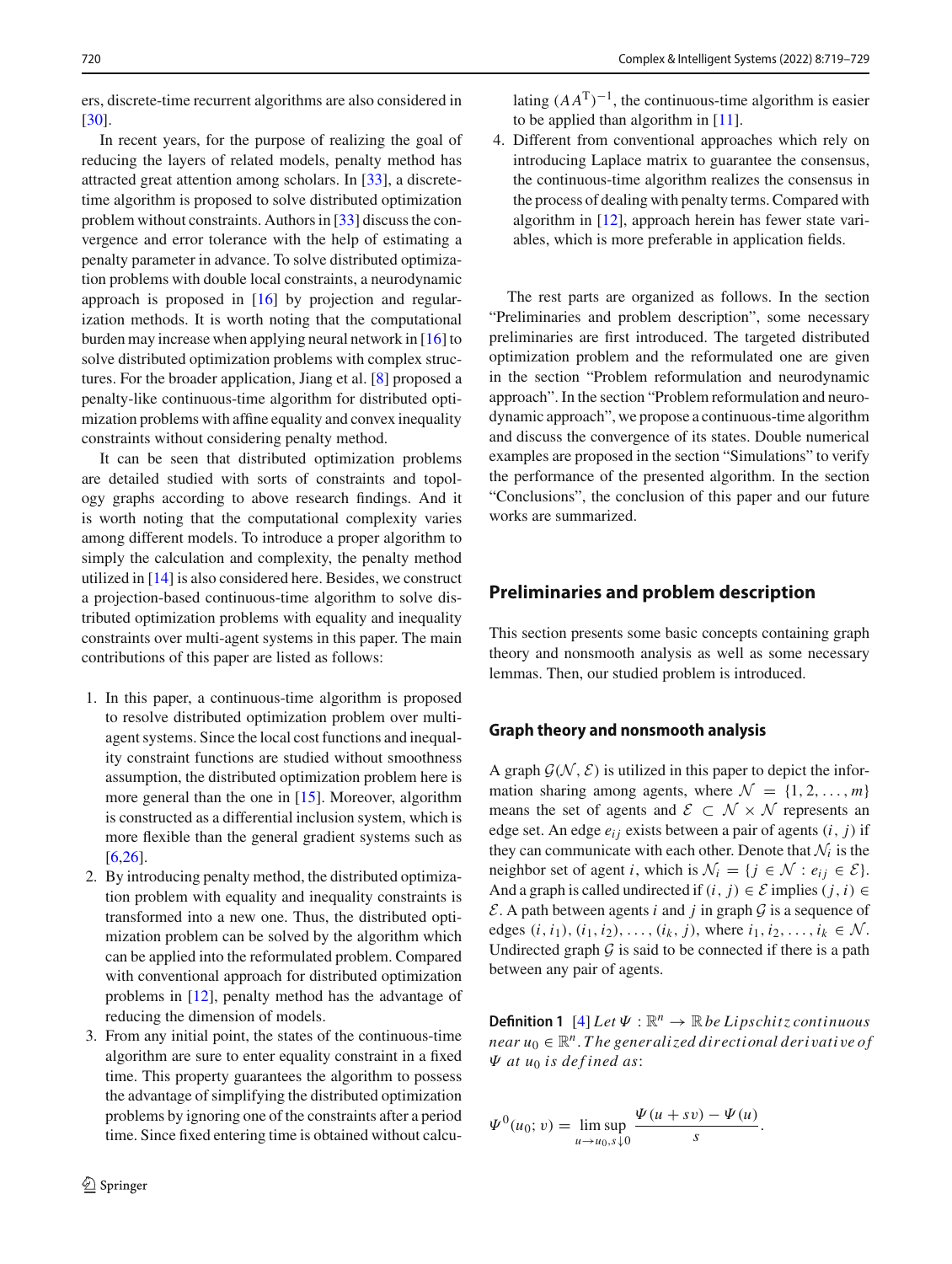$Also, if \Psi^0(u_0; v) = \Psi'(u_0; v), \Psi$  *is said to be regular at u*0, w*here*:

$$
\Psi'(u_0; v) = \lim_{s \downarrow 0} \frac{\Psi(u_0 + sv) - \Psi(u_0)}{t}.
$$

<span id="page-2-4"></span>**Proposition 1** [\[4\]](#page-10-22) *Suppose the function*  $\Psi : \mathbb{R}^n \to \mathbb{R}$  *is convex. Then, the subdifferential of*  $\Psi$  *at*  $u_0 \in \mathbb{R}^n$  *is:* 

$$
\partial \Psi(u_0) = \{ \gamma \in \mathbb{R}^n : \langle \gamma, u - u_0 \rangle \le \Psi(u) - \Psi(u_0),
$$
  

$$
\forall u \in \mathbb{R}^n \}.
$$

**Proposition 2** [\[4\]](#page-10-22) *If*  $\Psi$  :  $\mathbb{R}^n \to \mathbb{R}$  *is Lipschitz continuous near*  $u_0 \in \mathbb{R}^n$  *with Lipschitz constant*  $\alpha$ *, then the following items hold:*

- *(1)* ∂Ψ(*u*0) *is upper semicontinuous at u*0*;*
- *(2)*  $\partial \Psi(u_0)$  *is a nonempty convex compact set;*
- *(3)*  $\|\xi\| \le \alpha$  *for any*  $\xi \in \partial \Psi(u_0)$ *.*

<span id="page-2-7"></span>**Lemma 1** [\[4\]](#page-10-22) *If*  $\Psi$  :  $\mathbb{R}^n \to \mathbb{R}$  *is convex on*  $\Omega \subseteq \mathbb{R}^n$ *, then for any*  $u_1, u_2 \in \Omega$ , the subdifferential of  $\Psi$  satisfies:

 $\langle u_1 - u_2, \xi_1 - \xi_2 \rangle \geq 0,$ 

*for any*  $\xi_1 \in \partial \Psi(u_1)$  *and*  $\xi_2 \in \partial \Psi(u_2)$ *.* 

Due to Proposition 2.3.6 in [\[4](#page-10-22)], a convex function  $\Psi : \mathbb{R}^n \to$  $\mathbb R$  is also regular.

**Lemma 2** [\[4\]](#page-10-22) *(Chain rule)* Assume that  $x(t) : \mathbb{R} \to \mathbb{R}^n$  is *differentiable and Lipschitz, if function*  $V : \mathbb{R}^n \to \mathbb{R}$  is *regular at x*(*t*)*, then we have:*

$$
\dot{V}(x(t)) = \langle \xi, \dot{x}(t) \rangle, \forall \xi \in \partial V(x(t)),
$$

*for* a.e.  $t \in [0, +\infty)$ .

## **Several necessary lemmas**

<span id="page-2-0"></span>Consider a system

$$
\begin{cases} \n\dot{u}(t) = -\alpha u(t)^{2 - \frac{a}{b}} - \beta u(t)^{\frac{a}{b}} \\
u(0) = u_0,\n\end{cases} \tag{1}
$$

where  $u(t)$ ,  $u_0 \in \mathbb{R}^n$ ,  $\alpha$ ,  $\beta$  are positive constants and  $a, b > 0$ are odd integers satisfying *a* < *b*.

**Definition 2** *For any initial point*  $u(0) = u_0 \in \mathbb{R}^n$ , *if there exists a*  $T > 0$ , *such that*:

- (1)  $\lim_{t \to T} \|u(t) u^*\| = 0;$
- $(2)$   $\|u(t) u^*\| = 0, t > T$ ,

<span id="page-2-6"></span>w*here u*∗ *is an equilibrium point of system* [\(1\)](#page-2-0). *T hen*, *the equilibrium point of system* [\(1\)](#page-2-0)*is said to be f ixed*-*time stable*.

**Lemma 3** [\[34](#page-10-23)] *The original of system [\(1\)](#page-2-0) is fixed-time stable and upper bound of the time can be calculated as:*

$$
T \leq \frac{\pi b}{2\sqrt{\alpha\beta}(b-a)}.
$$

<span id="page-2-3"></span>**Lemma 4** [\[4](#page-10-22)] *Suppose that*  $\Omega_1, \Omega_2 \subseteq \mathbb{R}^n$  *are closed convex sets satisfying*  $int(\Omega_1 \cap \Omega_2) \neq \emptyset$ *, then for*  $u_0 \in \Omega_1 \cap \Omega_2$ *:* 

$$
N_{\Omega_1 \cap \Omega_2}(u_0) = N_{\Omega_1}(u_0) + N_{\Omega_2}(u_0),
$$

*where*  $N_{\Omega}(u_0)$  *is the normal cone to*  $\Omega \subseteq \mathbb{R}^n$  *at*  $u_0$ *, which is defined as*  $N_{\Omega}(u_0) = {\xi \in \mathbb{R}^n | \langle \xi, u_0 - u \rangle \geq 0, \forall u \in \Omega}.$ 

<span id="page-2-5"></span>**Lemma 5** [\[34](#page-10-23)] *Suppose that*  $\Omega \subseteq \mathbb{R}^n$  *is a nonempty closed convex set. Then, for any*  $u \in \mathbb{R}^n$ *, the projection operator:* 

$$
\Pi_{\Omega}(u) = \arg\min_{v \in \Omega} \|v - u\|
$$

*has the following propositions:*  $(1)$   $|| \Pi_{\Omega}(u) - u ||$  *is continuous at u*;  $(2)$   $\nabla$ ( $||\Pi_{\Omega}(u) - u||^2$ ) = -2( $\Pi_{\Omega}(u) - u$ ).

## **Distributed optimization problem**

In this paper, we consider a network consisted of *m* agents over an undirected graph  $G$  to cooperatively solve the distributed optimization problem as follows:

<span id="page-2-1"></span>min 
$$
\sum_{i=1}^{m} f_i(x)
$$
  
s.t.  $g_i(x) \le 0$ ,  
 $A_i x = b_i, i = 1, 2, ..., m$ , (2)

where  $x \in \mathbb{R}^n$ ,  $f_i : \mathbb{R}^n \to \mathbb{R}$  are local cost functions and  $g_i(x) = (g_{i1}(x), g_{i2}(x), \ldots, g_{ip_i}(x))^T : \mathbb{R}^n \to \mathbb{R}^{p_i}$  may be nonsmooth,  $A_i \in \mathbb{R}^{q \times n}$  are row full rank matrixes and  $b_i \in \mathbb{R}^q$ . For convenience, we denote:

$$
S_i = \{x \in \mathbb{R}^n | g_i(x) \le 0\},\
$$
  

$$
\Omega_i = \{x \in \mathbb{R}^n | A_i x = b_i\},\
$$

for  $i = 1, 2, \ldots, m$ . In this paper, we default there exists at least one minimum of distributed optimization problem [\(2\)](#page-2-1).

For solving distributed optimization problem [\(2\)](#page-2-1), some useful assumptions are first introduced here.

<span id="page-2-2"></span>**Assumption 1** The graph *G* is undirected and connected.

**Assumption 2** The Slater condition of distributed optimiza-tion problem [\(2\)](#page-2-1) holds, i.e., there exists a  $\tilde{x} \in \mathbb{R}^n$ , such that  $g_i(\tilde{x}) < 0$  as well as  $A_i \tilde{x} = b_i$  for  $i = 1, 2, ..., m$ . Besides, the sets  $S_i$  are bounded; that is  $\exists M_i > 0$ , such that  $S_i \subseteq B(\tilde{x}, M_i)$  for  $i = 1, 2, \ldots, m$ .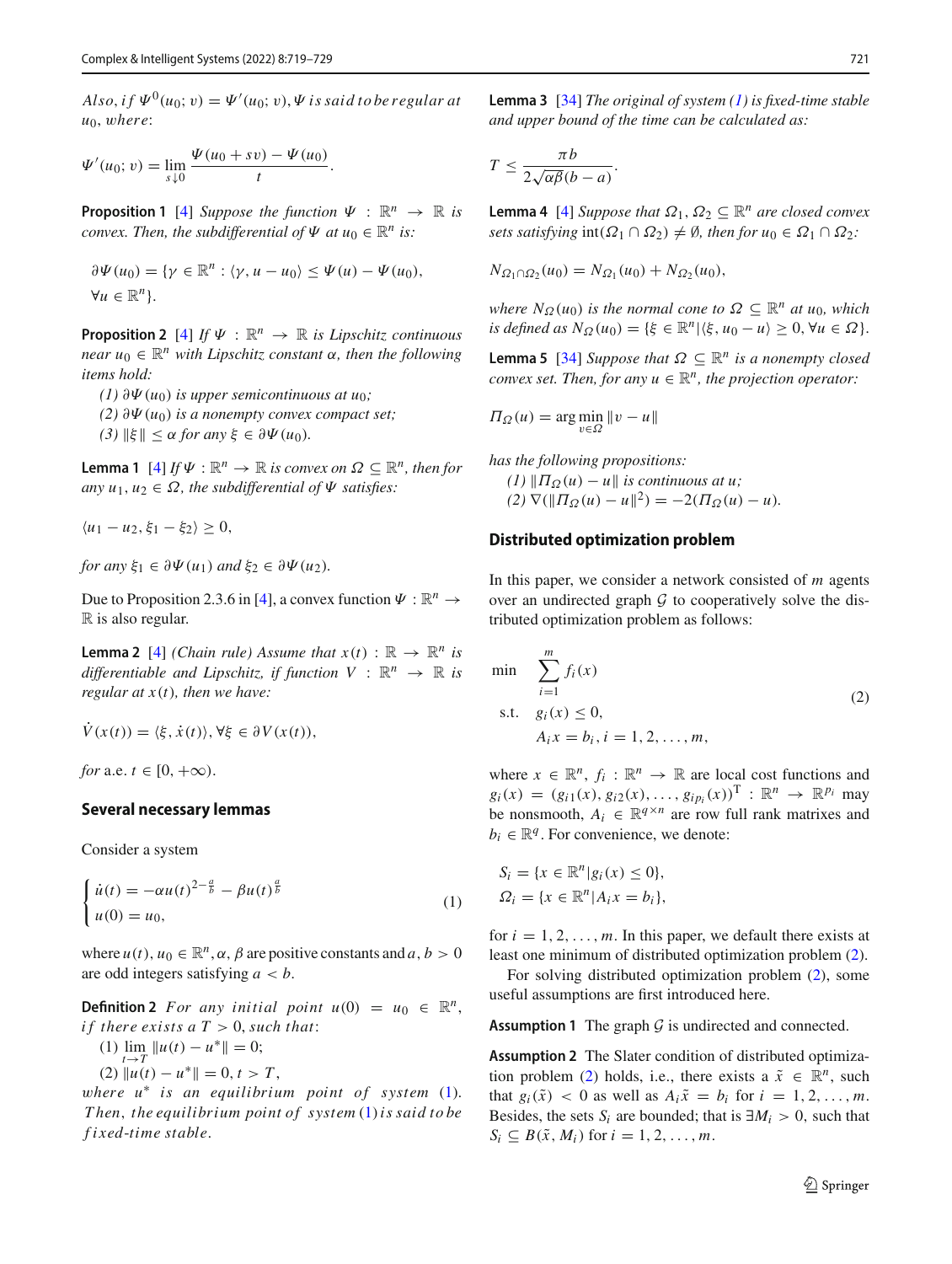<span id="page-3-5"></span>**Assumption 3** The local cost functions  $f_i(x)$  are all convex and Lipschitz on R*<sup>n</sup>* with the Lipschitz constant *L*.

*Remark 1* The Assumptions 1–3 are widely adistributed optimization problems in solving distributed optimization problems, such as [\[12](#page-10-20)[,15](#page-10-17)]. Assumption 1 guarantees agents can communicate with their neighbors. In addition, Assumptions 2-3 imply that distributed optimization problem [\(2\)](#page-2-1) is solvable.

## **Problem reformulation and neurodynamic approach**

In this section, based on penalty method, the distributed opti-mization problem [\(2\)](#page-2-1) is equivalently converted to a new one. Besides, a neurodynamic approach is proposed to solve the obtained distributed optimization problem.

#### **Problem reformulation**

Consider the following distributed optimization problem:

$$
\min \sum_{i=1}^{m} f_i(x_i) + \sigma \sum_{i=1}^{m} G_i(x_i) + \lambda \sum_{i=1}^{m} \sum_{j \in \mathcal{N}_i} ||x_i - x_j||
$$
\n
$$
\text{s.t. } x_i \in \Omega_i, i = 1, 2, ..., m,
$$
\n(3)

where  $f_i$  are from distributed optimization problem  $(2)$ ,  $\Omega_i = \{x \in \mathbb{R}^n | A_i x_i = b_i\}$ , the functions  $G_i(x_i) =$ Σ *pi k*=1  $max{g_{ik}(x_i), 0}$ , and  $\sigma, \lambda > 0$  are penalty parameters.

**Proposition 3** *Let Assumption 2 holds, and then, the functions Gi*(*xi*) *in distributed optimization problem [\(3\)](#page-3-0) are coercive, that is:*

$$
\lim_{\|x_i\| \to +\infty} G_i(x_i) = +\infty,\tag{4}
$$

*for*  $i = 1, 2, ..., m$ .

<span id="page-3-7"></span>Let  $\tilde{g}$  =  $-\max_{1 \leq i \leq m, 1 \leq k \leq p_i} \{g_{ik}(\tilde{x})\}$ . Then, we have the following conclusion.

**Theorem 1** *Suppose that Assumptions 1–3 hold. If*  $\Omega_i$  =  $\Omega_j$ *, i, j* ∈ {1*,* 2*,..., m*}*, then there exist*  $\sigma_0 = \frac{ML}{m\tilde{g}}$  *and*  $\lambda_0 = m(L + \sigma_0)$ , such that distributed optimization problem *[\(3\)](#page-3-0) is equivalent to distributed optimization problem [\(2\)](#page-2-1) with*  $\sigma > \sigma_0$  *and*  $\lambda > \lambda_0$ *.* 

<span id="page-3-1"></span>*Proof* Consider a distributed optimization problem as follows:

$$
\min \sum_{i=1}^{m} f_i(x) + \sigma \sum_{i=1}^{m} G_i(x)
$$
  
s.t.  $x \in \Omega_i, i = 1, 2, ..., m;$  (5)

then, we will first prove distributed optimization problem [\(2\)](#page-2-1) is equivalent to problem [\(5\)](#page-3-1).

<span id="page-3-4"></span>Suppose that  $x^*$  is an optimal solution to distributed optimization problem [\(2\)](#page-2-1), which yields:

$$
0 \in \sum_{i=1}^{m} \partial f_i(x^*) + N_S \cap \Omega(x^*), \tag{6}
$$

where  $S = \bigcap_{i=1}^{m} S_i$  and  $\Omega = \bigcap_{i=1}^{m} \Omega_i$ . According to Assumption [2](#page-2-2) and Lemma [4,](#page-2-3)  $int(S) \cap \Omega \neq \emptyset$  implies that:

<span id="page-3-2"></span><span id="page-3-0"></span>
$$
N_S \cap \Omega(x^*) = N_S(x^*) + N_{\Omega}(x^*)
$$
  
= 
$$
\sum_{i=1}^{m} N_{S_i}(x^*) + \sum_{i=1}^{m} N_{\Omega_i}(x^*).
$$
 (7)

<span id="page-3-3"></span>Similar to [\[28\]](#page-10-24), we have:

$$
N_{S_i}(x^*) = \bigcup_{\mu \ge 0} \mu \partial G_i(x^*) = \sum_{k \in I_{i0}(x^*)} [0, +\infty) \partial g_{ik}(x^*), \tag{8}
$$

where  $I_{i0}(x^*) = \{k \in \{1, 2, ..., p_i\} : g_{ik}(x^*) = 0\}$ . Thus, combining  $(7)$  with  $(8)$ , it can be obtained that:

$$
N_{S \bigcap \Omega}(x^*) = \sum_{i=1}^m \sum_{k \in I_{i0}(x^*)} [0, +\infty) \partial g_{ik}(x^*) + \sum_{i=1}^m N_{\Omega_i}(x^*).
$$
\n(9)

By [\(6\)](#page-3-4), there exists a  $\xi^* \in N_S \cap \Omega(x^*)$ , such that  $-\xi^* \in \sum_{m=1}^{\infty} \mathcal{L}(x^*)$ . Then it is obvious that  $||\xi^*|| \leq I$ , where I  $\sum_{i=1}^{m} \partial f_i(x^*)$ . Then, it is obvious that  $\|\xi^*\| \leq L$ , where *L* is the Lipschitz constant of  $f_i(x)$  given in Assumption [3.](#page-3-5)

Hence, there exist  $\sigma_{ik} \in [0, +\infty)$ ,  $\zeta_{ik}^* \in \partial g_{ik}(x^*)$  for  $k \in I_{i0}(x^*)$  as well as  $\tau_i^* \in N_{\Omega_i}(x^*)$ , such that:

$$
\xi^* = \sum_{i=1}^m \sum_{k \in I_{i0}(x^*)} \sigma_{ik} \varsigma_{ik}^* + \sum_{i=1}^m \tau_i^*.
$$
 (10)

<span id="page-3-6"></span>Then, one has:

$$
\sigma_0 \ge \sigma_{ik},\tag{11}
$$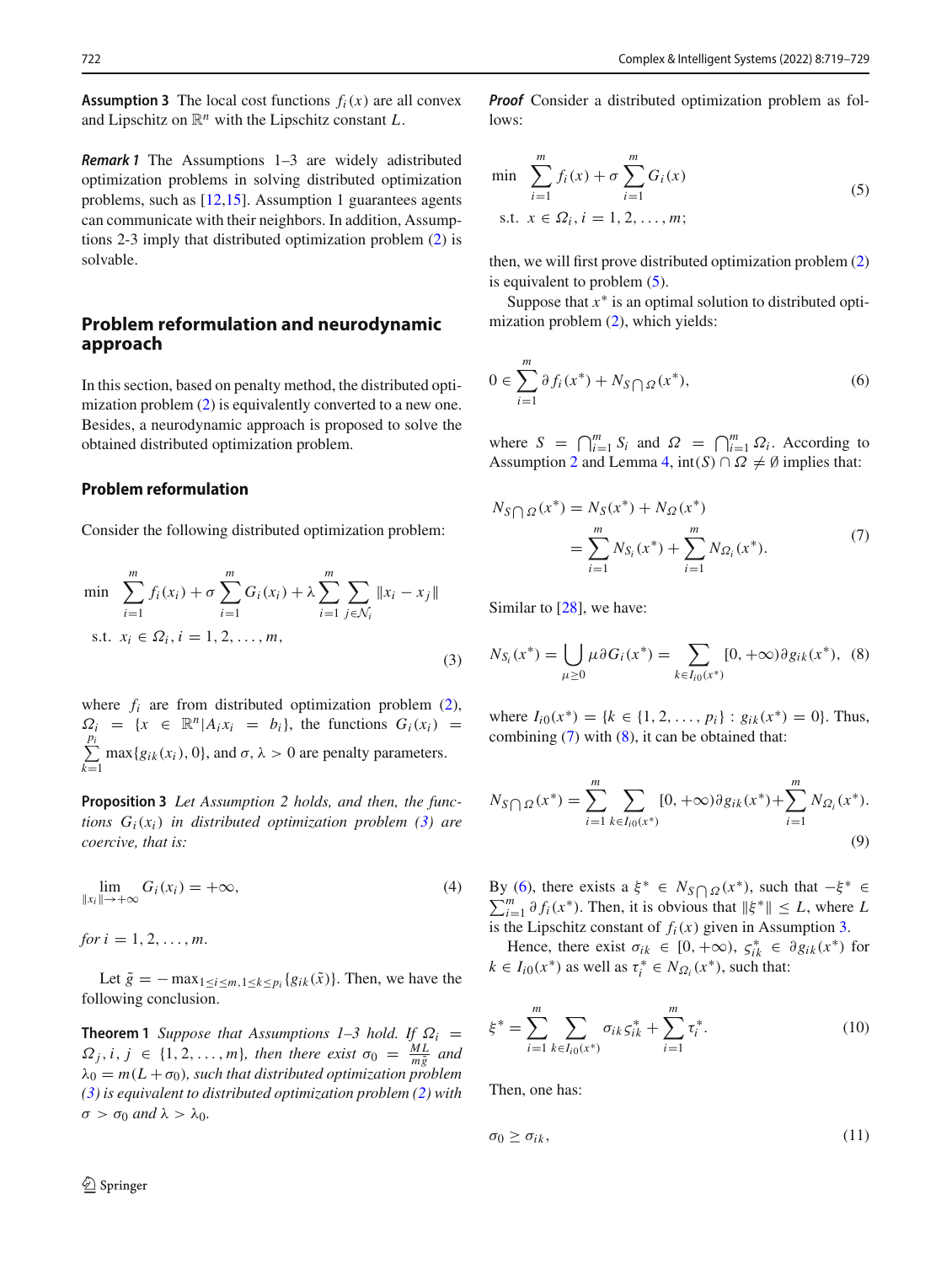for any  $k \in I_{i0}(x^*)$ . If [\(11\)](#page-3-6) does not hold, then there exists  $\sigma_{ik_0} > \sigma_0, k_0 \in I_{i0}(x^*)$ . It follows that:

$$
\langle \xi^*, x^* - \tilde{x} \rangle = \sum_{i=1}^m \left\langle \sum_{k \in I_{i0}(x^*)} \sigma_{ik} \zeta_{ik}^* + \tau_i^*, x^* - \tilde{x} \right\rangle
$$
  
= 
$$
\sum_{i=1}^m \sum_{k \in I_{i0}(x^*)} \sigma_{ik} \langle \zeta_{ik}^*, x^* - \tilde{x} \rangle
$$
  
+ 
$$
\sum_{i=1}^m \langle \tau_i^*, x^* - \tilde{x} \rangle,
$$
 (12)

where  $\tilde{x} \in \Omega \cap \text{int}(S)$  is from Assumption [2.](#page-2-2) Since  $\zeta_{ik}^* \in$  $∂g<sub>ik</sub>(x<sup>*</sup>)$ , then by Definition [1,](#page-2-4) one has:

$$
g_{ik}(\tilde{x}) - g_{ik}(x^*) \ge \langle \zeta_{ik}^*, \tilde{x} - x^* \rangle, \tag{13}
$$

for any  $k \in I_{i0}(x^*), i \in \{1, 2, ..., m\}$ . Besides,  $\tau_i^* \in$  $N_{\Omega_i}(x^*)$  and Lemma [4](#page-2-3) imply that:

$$
\langle \tau_i^*, \tilde{x} - x^* \rangle \le 0. \tag{14}
$$

for any  $i \in \{1, 2, \ldots, m\}$ . Substituting [\(13\)](#page-4-0) and [\(14\)](#page-4-1) into [\(12\)](#page-4-2), it can be immediately obtained that:

$$
\langle \xi^*, x^* - \tilde{x} \rangle \ge - \sum_{i=1}^m \sum_{k \in I_{i0}(x^*)} \sigma_{ik} g_{ik}(\tilde{x})
$$
  
 
$$
\ge \sum_{i=1}^m \sum_{k \in I_{i0}(x^*)} \sigma_{ik} \tilde{g} \ge m \sigma_{ik_0} \tilde{g}, \qquad (15)
$$

which together with  $\sigma_{ik_0} > \sigma_0$ ,  $k_0 \in I_{i0}(x^*)$  and  $\sigma_0 = \frac{ML}{m\tilde{g}}$ mean:

$$
\langle \xi^*, x^* - \tilde{x} \rangle > ML.
$$

It contradicts with the fact:

$$
\langle \xi^*, x^* - \tilde{x} \rangle \le \|\xi^*\| \cdot \|x^* - \tilde{x}\| \le ML.
$$

Thus, [\(11\)](#page-3-6) holds and it delivers:

$$
\xi^* = \sum_{i=1}^m \sum_{k \in I_{i0}(x^*)} \sigma_{ik} \zeta_{ik}^* + \sum_{i=1}^m \tau_i^*
$$
  
\n
$$
\in \sum_{i=1}^m \sum_{k \in I_{i0}(x^*)} \sigma_{ik} \partial g_{ik}(x^*) + \sum_{i=1}^m N_{\Omega_i}(x^*)
$$
  
\n
$$
\subseteq \sigma \sum_{i=1}^m \sum_{k \in I_{i0}(x^*)} [0, 1] \partial g_{ik}(x^*) + N_{\Omega}(x^*)
$$
  
\n
$$
= \sigma \sum_{i=1}^m \partial G_i(x^*) + N_{\Omega}(x^*),
$$
\n(16)

<span id="page-4-2"></span>for any  $\sigma > \sigma_0$ . Moreover,  $-\xi^* \in \sum_{i=1}^m \partial f_i(x^*)$  and [\(16\)](#page-4-3) show:

$$
0 \in \sum_{i=1}^{m} \partial f_i(x^*) + \sigma \sum_{i=1}^{m} \partial G_i(x^*) + N_{\Omega}(x^*),
$$

which implies that *x*∗ is an optimal solution to distributed optimization problem [\(5\)](#page-3-1). It is not difficult to prove that the minimum of distributed optimization problem [\(5\)](#page-3-1) is also the optimal solution to problem [\(2\)](#page-2-1). Hence, the equivalence of distributed optimization problem [\(2\)](#page-2-1) and [\(5\)](#page-3-1) has been testified.

<span id="page-4-0"></span>On the other hand, by the proof of Theorem 1 in [\[33\]](#page-10-14), if  $\lambda > \lambda_0 = m(L + \sigma_0)$ , the optimal solutions of distributed optimization problem [\(5\)](#page-3-1) also minimize the cost function in [\(3\)](#page-3-0) and vice versa. Therefore, the distributed optimization problem [\(2\)](#page-2-1) is equivalent to problem [\(3\)](#page-3-0) with  $\sigma > \sigma_0$  and  $\lambda > \lambda_0$ .

<span id="page-4-1"></span>*Remark 2* Penalty method is a widely adopted approach in solving optimization problems with sorts of constraints, such as [\[19](#page-10-25)[,28](#page-10-24)] and so on. By introducing penalty parameters, one can reduce the dimension of related algorithms. In this paper, we introduce double penalty parameters to reformulated original distributed optimization problem into a new one. Compared with the conventional continuous-time algorithm in [\[12\]](#page-10-20), the model herein has the advantages of owning lower state variables.

According to Theorem [1,](#page-3-7) the equivalence of distributed optimization problem [\(2\)](#page-2-1) and [\(3\)](#page-3-0) are based on  $\Omega_i$  =  $\Omega_i$ ,  $i, j \in \{1, 2, \ldots, m\}$ . Let  $\Omega_i = \Omega$ , where:

 $\Omega \triangleq \{x \in \mathbb{R}^n | Ax_i = b\},\$ 

and  $A_i = A \in \mathbb{R}^{mn}$  and  $b_i = b \in \mathbb{R}^m$  for  $i = 1, 2, \ldots, m$ . In the following part of this paper, we will default this condition.

#### **Projection-based continuous-time algorithm**

<span id="page-4-3"></span>To solve distributed optimization problem [\(3\)](#page-3-0), a projectionbased continuous-time algorithm is proposed as follows:

<span id="page-4-4"></span>
$$
\dot{x}_i(t) \in |v_i(t)|^{2-\frac{a}{b}} \text{sign}(v_i(t)) + |v_i(t)|^{\frac{a}{b}} \text{sign}(v_i(t)) - u_i(t) + |u_i(t)| \text{sign}(v_i(t)),
$$
\n(17)

where

$$
u_i(t) = \partial f_i(x_i(t)) + \sigma \partial G_i(x_i(t)) + 2\lambda \sum_{j \in \mathcal{N}_i} \partial \|x_i(t) - x_j(t)\|
$$
  

$$
v_i(t) = \Pi_{\Omega}(x_i(t)) - x_i(t);
$$

*a*, *b* are positive odds and satisfy  $a < b$ ,  $\partial f_i(\cdot)$ ,  $\partial G_i(\cdot)$  and  $\partial$ || · || are subdifferentials of corresponding functions,  $\sigma$ ,  $\lambda$  >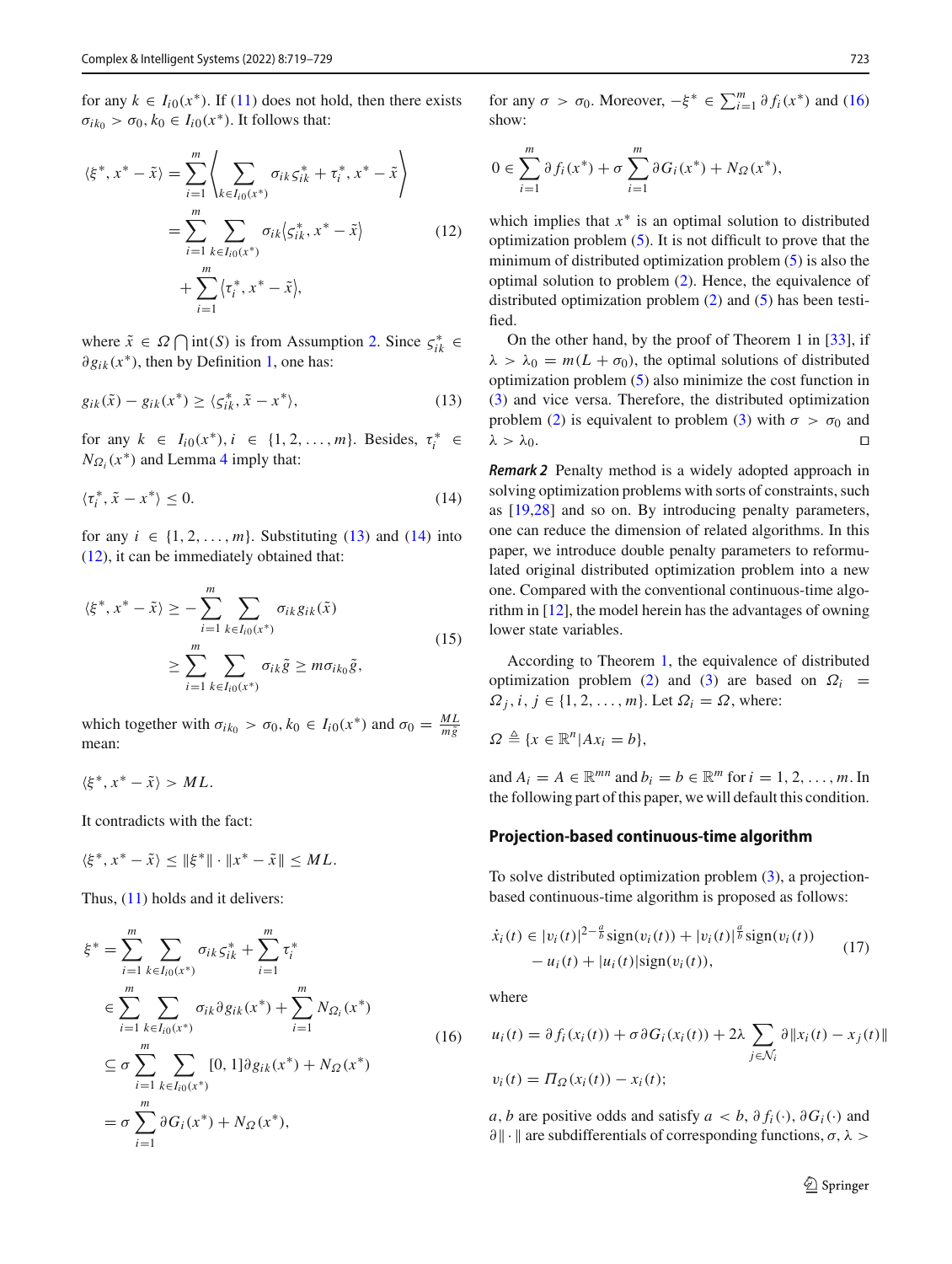0 are penalty parameters, and  $\Pi_{\Omega}$  represent the projection operator on the sets  $\Omega = \{x \in \mathbb{R}^n | Ax_i = b\}$ . It is worth noticing  $|u_i| = \{|\xi_i| : \xi_i \in u_i\}$  for  $i = 1, 2, ..., m$  in [\(17\)](#page-4-4).

*Remark 3* The continuous-time algorithm [\(17\)](#page-4-4) is mainly composed of the following two parts:

(1): The terms  $|v_i(t)|^{2-\frac{a}{b}} \text{sign}(v_i(t)) + |v_i(t)|^{\frac{a}{b}} \text{sign}(v_i(t))$ and  $|u_i(t)|$ sign( $v_i(t)$ ) are utilized to guarantee the states of continuous-time algorithm [\(17\)](#page-4-4) will enter  $\Omega$ ,  $i = 1, 2, \ldots, m$ in fixed time.

(2): The terms  $-\partial f_i(x_i(t)) - \sigma \partial G_i(x_i(t)) - 2\lambda$  $\sum_{j \in \mathcal{N}_i} \partial \|x_i(t) - x_j(t)\|$  are the subdifferentials of objective function in distributed optimization problem [\(3\)](#page-3-0). They can be regarded as a gradient descent method and ensure the states of continuous-time algorithm [\(17\)](#page-4-4) converge to an optimal solution of distributed optimization problem [\(3\)](#page-3-0).

The projection-based continuous-time algorithm [\(17\)](#page-4-4) can be also expressed by the following form:

$$
\dot{\mathbf{x}}(t) \in |\mathbf{v}(t)|^{2-\frac{a}{b}} \mathbf{sign}(\mathbf{v}(t)) + |\mathbf{v}(t)|^{\frac{a}{b}} \mathbf{sign}(\mathbf{v}(t)) \n- \mathbf{u}(t) + |\mathbf{u}(t)| \mathbf{sign}(\mathbf{v}(t)),
$$
\n(18)

where  $\mathbf{x} = \text{col}\{x_1, x_2, \dots, x_m\}, \mathbf{v} = \text{col}\{v_1, v_2, \dots, v_m\}$  and  $\mathbf{u} = \text{col}\{u_1, u_2, \dots, u_m\}$ . The continuous-time algorithm [\(17\)](#page-4-4) is the distributed form of [\(18\)](#page-5-0) and it can be seen that algorithm [\(17\)](#page-4-4) is fully distributed.

<span id="page-5-4"></span>**Proposition 4** *The equilibrium point of continuous-time algorithm [\(18\)](#page-5-0) is an optimal solution to distributed optimization problem [\(3\)](#page-3-0) and vice versa.*

## **Convergence analysis**

In this part, with the help of Lyapunov method and above preliminaries, we will study the convergence of continuoustime algorithm  $(17)$ .

<span id="page-5-3"></span>**Theorem 2** *Let Assumptions 1–3 hold. For any initial point*  $\mathbf{x}(0) = \mathbf{x}^0 = \text{col}\{x_1^{(0)}, x_2^{(0)}, \dots, x_m^{(0)}\} \in \mathbb{R}^{mn}$ , the state *solution*  $\mathbf{x}(t)$  *of neural network* [\(18\)](#page-5-0) will converge to  $\Omega$  =  $\Omega_1 \times \Omega_2 \times \cdots \times \Omega_m$  *and stays in it in fixed time.* 

*Proof* Suppose that  $\mathbf{x}(t) = \text{col}\{x_1(t), x_2(t), \dots, x_m(t)\}$  is the solution with initial point  $\mathbf{x}^{(0)} \in \mathbb{R}^n$ . By the definition of subdifferential, there exist  $\eta_i(t) \in \partial f_i(x_i(t)), \gamma_i(t) \in$  $\partial G_i(x_i(t))$ , and  $\theta_i(t) \in \sum_{j \in \mathcal{N}_i} \partial \|x_i(t) - x_j(t)\|$ , such that:

$$
\xi_i(t) = \eta_i(t) + \sigma \gamma_i(t) + 2\lambda \theta_i(t), \qquad (19)
$$

for a.e.  $t \geq 0$ , where  $\xi_i(t) \in u_i(t)$  is a vector.

Consider the Lyapunov function:

$$
V_i(x_i) = \frac{1}{2} ( \Pi_{\Omega}(x_i) - x_i )^2.
$$

According to Lemma [5](#page-2-5) and [\(19\)](#page-5-1), we can take the derivative of  $V_i(x)$  along  $x_i(t)$  as follows:

<span id="page-5-2"></span>
$$
\frac{d}{dt}V_i(x_i(t))
$$
\n
$$
= -\langle \Pi_{\Omega}(x_i(t)) - x_i(t), \dot{x}_i(t) \rangle
$$
\n
$$
= -\langle v_i(t), -\xi_i(t) + |\xi_i(t)| \text{sign}(v_i(t)) \rangle
$$
\n
$$
- |v_i(t)|^{3-\frac{a}{b}} - |v_i(t)|^{1+\frac{a}{b}},
$$
\n(20)

for a.e.  $t \geq 0$ .

Since  $\langle v_i(t), \xi_i(t) \rangle - |\xi_i(t)| |v_i(t)|$  ≤ 0, then it follows from  $(20)$  that:

$$
\frac{d}{dt} V_i(x_i(t))
$$
\n
$$
\leq -|v_i(t)|^{3-\frac{a}{b}} - |v_i(t)|^{1+\frac{a}{b}}
$$
\n
$$
= -(v_i^2(t))^{\frac{3b-a}{2b}} - (v_i^2(t))^{\frac{a+b}{2b}}
$$
\n
$$
= -(2V_i(x_i(t)))^{\frac{3b-a}{2b}} - (2V_i(x_i(t)))^{\frac{a+b}{2b}}.
$$
\n(21)

<span id="page-5-0"></span>Let  $\rho_i(x_i) = \sqrt{2V_i(x_i)}$ , and then, it can be immediately obtained that:

$$
\frac{\mathrm{d}}{\mathrm{d}t}\rho_i(x_i(t)) \leq -\big(\rho_i(x_i(t))\big)^{2-\frac{a}{b}} - \big(\rho_i(x_i(t))\big)^{\frac{a}{b}}.\tag{22}
$$

By Lemma [3,](#page-2-6) we have  $\lim_{t \to T} \rho_i(x_i(t)) = 0$ , which also implies  $\lim_{t \to T} V_i(x_i(t)) = 0$  for  $i = 1, 2, ..., m$ . Thus, we have:

$$
\Pi_{\Omega}(x_i^*) = x_i^*,
$$

for  $i = 1, 2, ..., m$ , which means for any initial point  $\mathbf{x}^0 =$  $col\{x_1^{(0)}, x_2^{(0)}, \ldots, x_m^{(0)}\} \in \mathbb{R}^{mn}$ ,  $\mathbf{x}(t)$  will enter the set in fixed time and *T* is bounded by:

$$
T \leq \frac{b\pi}{2(b-a)}.
$$

 $\Box$ 

*Remark 4* It is worth noting that the property of entering one of the constraints or feasible region is possessed by many continuous-time algorithms for solving optimization problems, such as [\[8](#page-10-16)[,11](#page-10-21)[,19](#page-10-25)[,34](#page-10-23)]. This proposition guarantees the continuous-time algorithm  $(17)$  which has the advantages of simplifying the distributed optimization problems by ignoring one of the constraints once the states enter this set. Compared with  $[11]$  $[11]$ , the continuous-time algorithm  $(17)$ in constructed and fixed entering time is obtained without calculating  $(AA<sup>T</sup>)<sup>-1</sup>$ , which is easier to be applied in engineering fields.

<span id="page-5-5"></span><span id="page-5-1"></span>**Lemma 6** [\[2](#page-10-26)] (Opial) *Suppose that*  $x : [0, +\infty)$  *is a curve. Then,*  $x(t)$  *will be convergent to a point in*  $C \subseteq \mathbb{R}^n$  ( $C \neq \emptyset$ )  $as t \rightarrow +\infty$  *if and only if the following two tips are satisfied*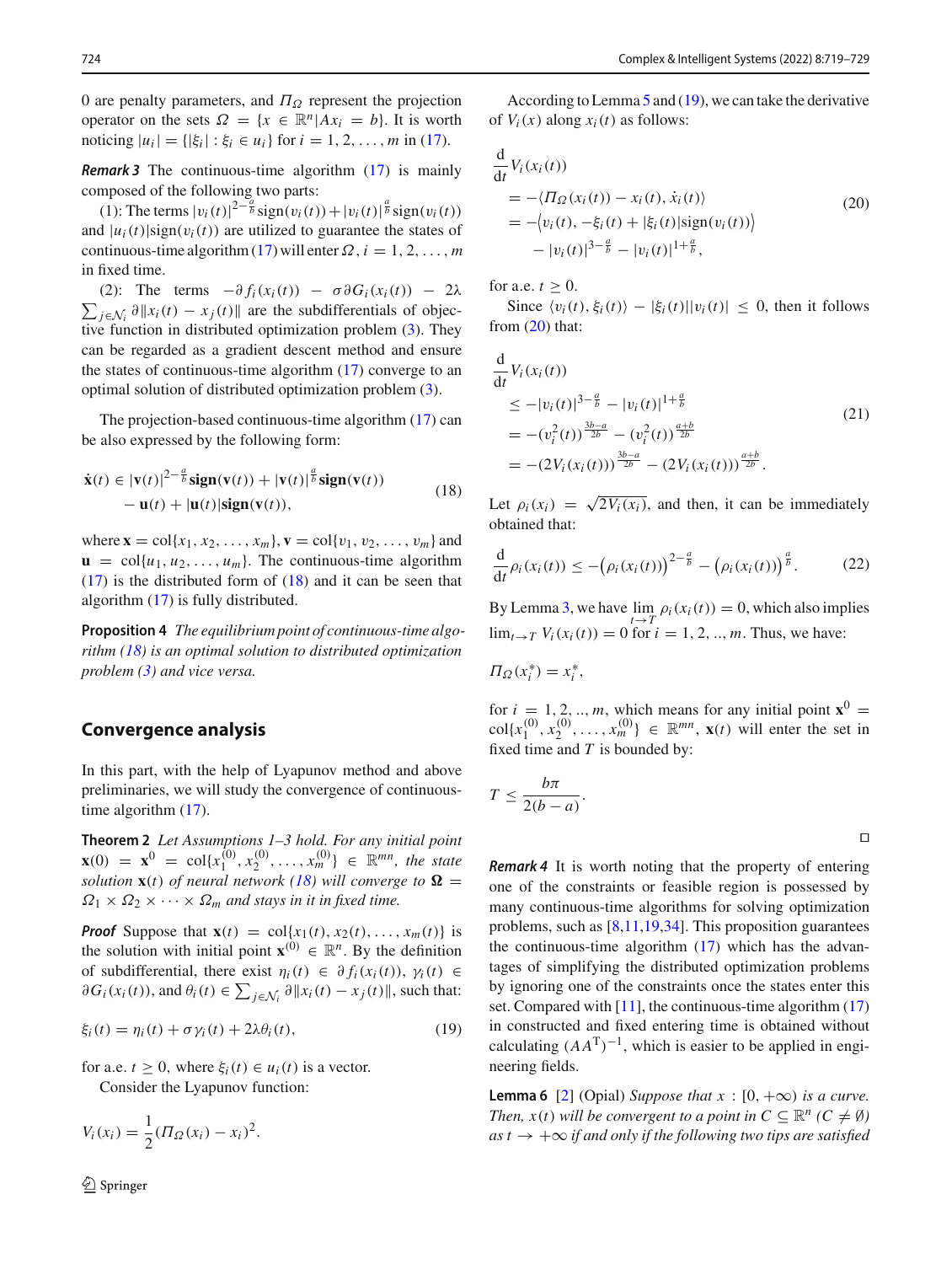- *(1) All accumulation points of*  $x(\cdot)$  *are in C*;
- *(2) For any*  $x^*$  ∈ *C*,  $\lim_{t\to+\infty}$   $||x(t) x^*||$  *exists.*

**Theorem 3** *Assume that Assumptions 1–3 hold, then for any initial point* **x**(0) = **x**<sup>0</sup> = col{ $x_1^{(0)}, x_2^{(0)}, \ldots, x_m^{(0)}$ }  $\in \mathbb{R}^{mn}$ , *the state solution* **x**(*t*) *of neural network [\(17\)](#page-4-4) will converge to its equilibrium point.*

*Proof* Suppose  $x^* = \text{col}\{x_1^*, x_2^*, \ldots, x_m^*\}$  and  $C^*$  are an equilibrium point and equilibrium point set of neural net-work [\(18\)](#page-5-0). According to Theorem [2,](#page-5-3) from initial point  $\mathbf{x}^0$  =  $col\{x_1^{(0)}, x_2^{(0)}, \ldots, x_m^{(0)}\} \in \mathbb{R}^{mn}$ , the state solution **x**(*t*) of neural network  $(17)$  will enter  $\Omega$  in fixed time. And the fixed time  $T \leq \frac{b\pi}{2(b-a)}$ . In other words, we can immediately get:

 $x_i(t) = \Pi_{\Omega}(x_i(t)),$ 

for  $t \geq T$ . Hence, we have  $v_i(t) = 0, t \geq T$ .

Then, the neural network can be simplified as:

$$
\dot{x}_i(t) \in -u_i(t),\tag{23}
$$

for  $t \geq T$ , where  $u_i(t)$  is from [\(17\)](#page-4-4). In the following part, we will study the convergence of continuous-time algorithm [\(23\)](#page-6-0).

Consider the Lyapunov function:

$$
W(t) = \frac{1}{2} \sum_{i=1}^{m} \|x_i(t) - x_i^*\|^2,
$$
\n(24)

on  $t \in [T, +\infty)$ . Taking the derivative of  $W(t)$ , there exist  $\eta_i(t) \in \partial f_i(x_i(t)), \gamma_i(t) \in \partial G_i(x_i(t))$  and  $\theta_i(t) \in$  $\sum_{j \in \mathcal{N}_i} \partial \|x_i(t) - x_j(t)\|$ , such that:

$$
\frac{d}{dt}W(t) = \sum_{i=1}^{m} \langle x_i(t) - x_i^*, \dot{x}_i(t) \rangle
$$
\n
$$
= -\sum_{i=1}^{m} \langle x_i(t) - x_i^*, \eta_i(t) \rangle - \sigma \sum_{i=1}^{m} \langle x_i(t) - x_i^*, \gamma_i(t) \rangle - 2\lambda \sum_{i=1}^{m} \sum_{j \in \mathcal{N}_i} \langle x_i(t) - x_i^*, \theta_i(t) \rangle
$$
\n(25)

for a.e.  $t \geq T$ .

Since  $x^*$  is an equilibrium point of algorithm  $(18)$ , it is also an equilibrium point of algorithm [\(23\)](#page-6-0). Thus, there exist  $\eta_i^* \in \partial f_i(x_i^*), \gamma_i^* \in \partial G_i(x_i^*), \text{ and } \theta_i^* \in \sum_i$ *j*∈*N<sup>i</sup>*  $\partial ||x_i^* - x_j^*||,$ such that:

$$
0 = \eta_i^* + \sigma \gamma_i^* + 2\lambda \theta_i^*,\tag{26}
$$

for  $i = 1, 2, \ldots, m$ , which means that:

<span id="page-6-2"></span>
$$
0 = \sum_{i=1}^{m} \langle x_i(t) - x_i^*, \eta_i^* + \sigma \gamma_i^* + 2\lambda \theta_i^* \rangle.
$$
 (27)

Combining  $(25)$  and  $(27)$ , we have:

<span id="page-6-3"></span>
$$
\frac{d}{dt}W(t) = -\sum_{i=1}^{m} \langle x_i(t) - x_i^*, \eta_i(t) - \eta_i^* \rangle
$$
  

$$
- \sigma \sum_{i=1}^{m} \langle x_i(t) - x_i^*, \gamma_i(t) - \gamma_i^* \rangle
$$
 (28)  

$$
- 2\lambda \sum_{i=1}^{m} \sum_{j \in \mathcal{N}_i} \langle x_i(t) - x_i^*, \theta_i(t) - \theta_i^* \rangle.
$$

<span id="page-6-0"></span>Due to the fact that  $f_i(x_i)$ ,  $G_i(x_i)$ , and  $\sum_{j \in \mathcal{N}_i} \partial \|x_i - x_j\|$ are convex functions, then by Lemma [1,](#page-2-7) it follows:

$$
\langle x_i(t) - x_i^*, \eta_i(t) - \eta_i^* \rangle \ge 0,
$$
  
\n
$$
\langle x_i(t) - x_i^*, \gamma_i(t) - \gamma_i^* \rangle \ge 0,
$$
  
\n
$$
\sum_{j \in \mathcal{N}_i} \langle x_i(t) - x_i^*, \theta_i(t) - \theta_i^* \rangle \ge 0,
$$

for a.e.  $t > T$  and  $i = 1, 2, ..., m$ .

Hence, it can be immediately obtained by  $(28)$  that:

$$
\frac{\mathrm{d}}{\mathrm{d}t}W(t)\leq 0,
$$

<span id="page-6-1"></span>for a.e. *t* ≥ *T*. Because of the nonnegativeness of  $\sum_{i=1}^{m} ||x_i(t)$  $x_i^*$   $\|^2$ , we can declare that  $\lim_{t\to+\infty} W(t)$  exists.

On the other hand, for the convenience of discussion, let:

$$
K(\mathbf{x}) = \sum_{i=1}^{m} \left( f_i(x_i) + \sigma G_i(x_i) + \lambda \sum_{j \in \mathcal{N}_i} ||x_i - x_j|| \right), \tag{29}
$$

where  $\mathbf{x} = \text{col}\{x_1, x_2, \dots, x_m\}$  and  $\mathbf{\Omega} = \Omega_1 \times \Omega_2 \times \dots \times \Omega_m$ . It is clear that  $\liminf_{t\to+\infty} K(\mathbf{x}(t)) \geq \min_{\mathbf{x}\in\Omega} \{K(\mathbf{x})\}.$  If lim inf<sub>*t*→+∞</sub>  $K(\mathbf{x}(t)) > \min_{\mathbf{x} \in \mathbf{\Omega}} \{K(\mathbf{x})\}$ , which means that, for any  $\varepsilon > 0$ , there exists  $T > T$ , such that:

<span id="page-6-4"></span>
$$
K(\mathbf{x}(t)) > \min_{\mathbf{x} \in \Omega} \{ K(\mathbf{x}) \} + \varepsilon. \tag{30}
$$

Since  $\mathbf{x}^* = \text{col}\{x_1^*, x_2^*, \dots, x_m^*\}$  is an equilibrium point of continuous-time algorithm [\(18\)](#page-5-0), by Proposition [4,](#page-5-4) **x**∗ is also an optimal solution to distributed optimization problem [\(3\)](#page-3-0). It is obvious that:

$$
K(\mathbf{x}^*) = \min_{\mathbf{x} \in \Omega} \{ K(\mathbf{x}) \}.
$$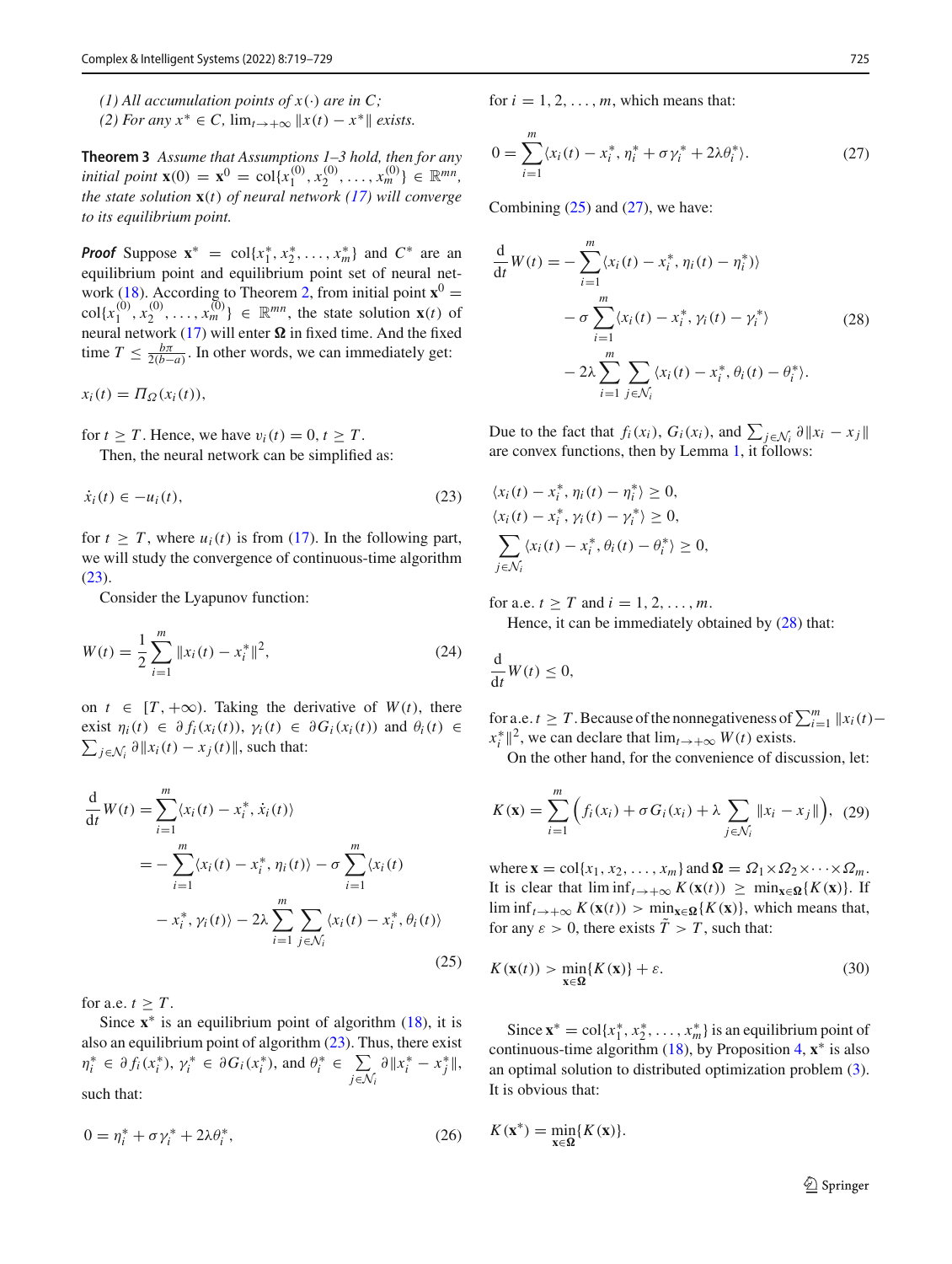| References       | Objective functions    | Constraint                                | Penalty parameter |
|------------------|------------------------|-------------------------------------------|-------------------|
| $[15]$           | Convex, differentiable | Unconstrained                             | Yes               |
| $\left[5\right]$ | Convex, nonsmooth      | Unconstrained                             | N <sub>0</sub>    |
| $[13]$           | Convex, nonsmooth      | Bounded constraint                        | N <sub>0</sub>    |
| $[12]$           | Convex, nonsmooth      | Equality constraint inequality constraint | N <sub>0</sub>    |
| Herein           | Convex, nonsmooth      | Equality constraint inequality constraint | Yes               |

<span id="page-7-1"></span>**Table 1** Comparison of algorithms for solving distributed optimization problems

For the reason that  $x_i(t) \in \Omega$  for  $t \geq T$ , then  $x(t) \in \Omega$  for  $t \geq \tilde{T} > T$ . By [\(25\)](#page-6-1) and [\(30\)](#page-6-4), we have:

$$
\frac{\mathrm{d}}{\mathrm{d}t}W(t) \le \min_{x \in \Omega} \{ K(\mathbf{x}) \} - K(\mathbf{x}(t)) \le -\varepsilon \tag{31}
$$

for  $t \geq \tilde{T}$ . The first inequality holds by Definition [1,](#page-2-4) which is utilized to demonstrate that:

$$
\langle x_i - x_i^*, \eta_i \rangle \le f_i(x_i^*) - f_i(x_i),
$$
  
\n
$$
\langle x_i - x_i^*, \gamma_i \rangle \le G_i(x_i^*) - G_i(x_i),
$$
  
\n
$$
2 \sum_{j \in \mathcal{N}_i} \langle x_i - x_i^*, \theta_i \rangle \le \sum_{j \in \mathcal{N}_i} \left( \|x_i^* - x_j^*\| - \|x_i - x_j\|\right),
$$

where  $\eta_i \in \partial f_i(x_i)$ ,  $\gamma_i \in \partial G_i(x_i)$ , and  $\theta_i \in \sum_{j \in \mathcal{N}_i} \partial \|x_i$ *x j*  $\parallel$ . By calculating integral of [\(31\)](#page-7-0) from  $\tilde{T}$  to  $+\infty$ , we have:

$$
\lim_{t \to +\infty} \left( \sum_{i=1}^{m} \|x_i(t) - x_i^*\|^2 \right) = -\infty,
$$
\n(32)

which leads to a contradiction. Hence, we obtain  $\liminf_{t\to+\infty} K(\mathbf{x}(t)) = \min_{\mathbf{x}\in\Omega} \{K(\mathbf{x})\}.$ 

Thus, there exists a time sequence  $\{t_n\}$ , such that:

$$
\lim_{n\to+\infty} K(\mathbf{x}(t_n)) = \min_{x\in\Omega} \{K(\mathbf{x})\},\
$$

which delivers by [\(31\)](#page-7-0) that  $W(t_n) \to 0$  as  $n \to +\infty$ . Since  $\lim_{t\to+\infty} W(t)$  exists, we can get:

$$
\lim_{t \to +\infty} W(t) = \lim_{t \to +\infty} \left( \frac{1}{2} \sum_{i=1}^{m} \|x_i(t) - x_i^*\|^2 \right) = 0.
$$

Therefore,  $x^* \in C^*$  is an accumulation of  $x(t)$ . By Lemma [6,](#page-5-5) it can be concluded that  $\mathbf{x}(t)$  of neural network  $(18)$  will converge to its equilibrium point.

According to Proposition [4,](#page-5-4) the equilibrium point of neural neural network [\(17\)](#page-4-4) is an optimal solution to distributed optimization problem [\(2\)](#page-2-1). Then, we have the following conclusion:

<span id="page-7-0"></span>**Corollary 1** *Assume that Assumptions 1–3 hold, then for any initial point*  $\mathbf{x}^0 = \text{col}\lbrace x_1^{(0)}, x_2^{(0)}, \dots, x_m^{(0)} \rbrace \in \mathbb{R}^n$  *and*  $\sigma > \sigma_0, \lambda > \lambda_0$ , then the states  $\mathbf{x}(t)$  of continuous-time *algorithm [\(18\)](#page-5-0) will converge to an optimal solution to distributed optimization problem [\(2\)](#page-2-1).*

*Remark 5* In [\[12](#page-10-20)], distributed optimization problem [\(2\)](#page-2-1) has been studied under the similar assumptions in this paper. With the help of Laplacian matrix, authors in [\[12\]](#page-10-20) proposed a differential inclusion system and proved the consensus and convergence of agents. Different from [\[12](#page-10-20)], the continuoustime algorithm [\(17\)](#page-4-4) achieves convergence by a transformed distributed optimization problem. Compared with algorithm in [\[12\]](#page-10-20), continuous-time algorithm [\(17\)](#page-4-4) has fewer state variables, which is more preferable in application fields. Here, we also introduce some algorithms to solve distributed optimization problems in Table [1](#page-7-1) to make detailed comparisons.

## **Simulations**

<span id="page-7-3"></span>This section presents two numerical examples to show the viability of the conclusion above and the projection-based continuous-time algorithm. Details are given as follows:

**Example 1** A three-agent-system communicating over an undirected connected graph is considered in this example and its interaction topology is presented in Fig. [1.](#page-7-2) The distributed



<span id="page-7-2"></span>**Fig. 1** Interaction topology of the three-agent system in Example [1](#page-7-3)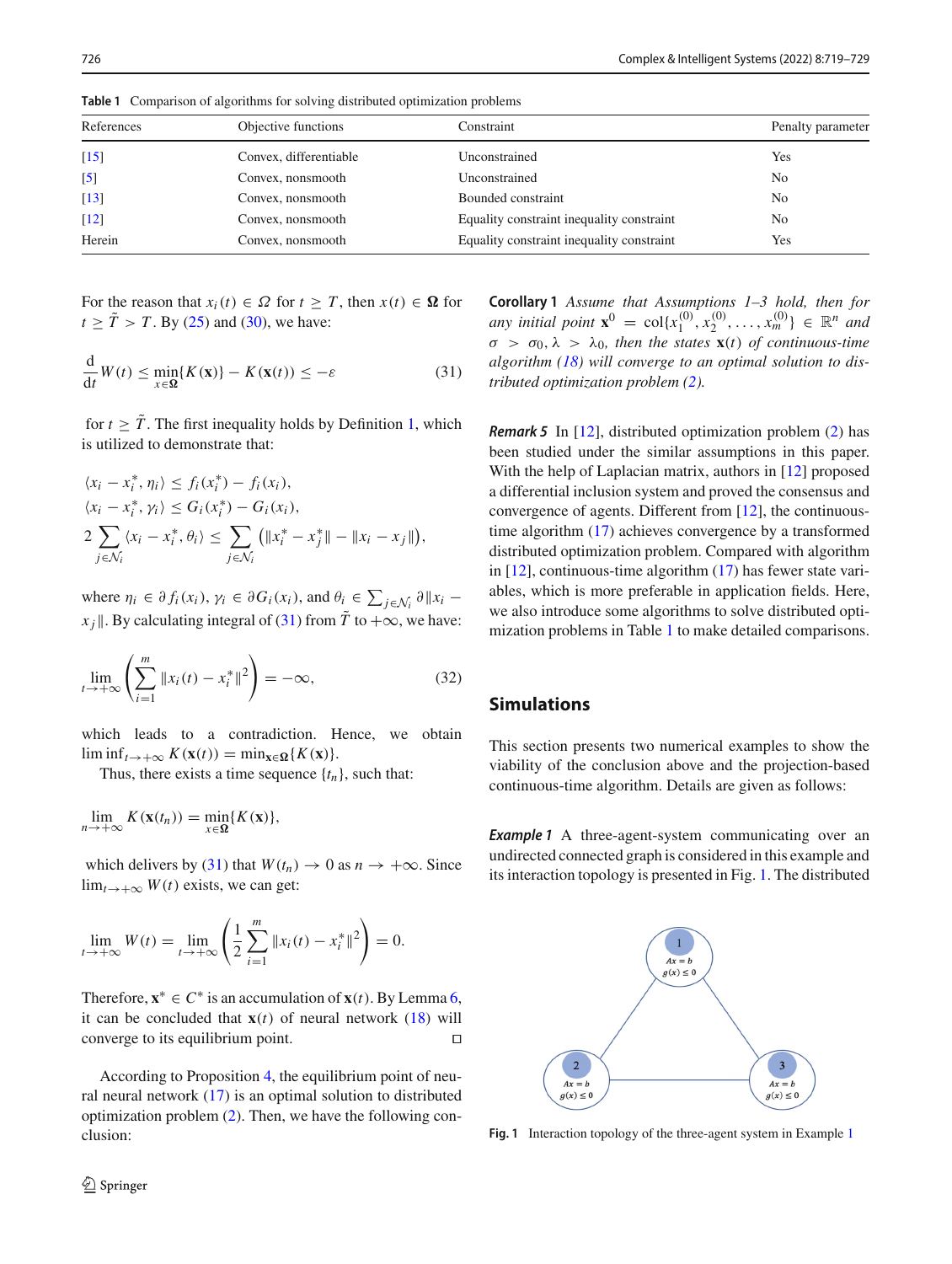

<span id="page-8-1"></span>**Fig. 2** Trajectories  $(x_{i,1}, x_{i,2}, x_{i,3})$  of the states of continuous-time algorithm [\(17\)](#page-4-4)

optimization problem is depicted as:

$$
\min \sum_{i=1}^{3} f_i(x_i)
$$
  
s.t.  $x_{i,1} - 2x_{i,2} + x_{i,3} = 1$   
 $x_{i,1}^2 + x_{i,2}^2 + x_{i,3}^2 - 8 \le 0,$  (33)

where  $x_i = (x_{i,1}, x_{i,2}, x_{i,3})^\text{T} \in \mathbb{R}^3$  is the decision variable of agent *i*. And the local cost function of distributed opti-mization problem [\(33\)](#page-8-0) is defined as:

$$
f_i(x_i) = M^{\mathrm{T}} x_i + q, \quad i = 1, 2, 3,
$$
\n(34)

where  $q = 2$  is a constant and  $M = (1, 3, 4)^T$ . The equality constraint set is  $\Omega = \{x_i \in \mathbb{R}^3 : x_{i,1} - 2x_{i,2} + x_{i,3} = 1\}$  to be specific. It is obvious that  $A = (1, -2, 3)$  is a full-rowrank matrix and  $b = 1$ . In addition, the inequality constraint functions  $g_i(x_i) = x_{i,1}^2 + x_{i,2}^2 + x_{i,3}^2 - 8$ ,  $i = 1, 2, 3$ . The sets  $S_i = \{x_i : g_i(x_i) \leq 0\}$  are nonempty and satisfy that

int(Ω)  $\bigcap S_i \neq \emptyset$ . Also, as the gradient of  $f_i(x_i)$  can be calculated as  $\nabla f_i(x_i) = M = [1, 3, 4]^T$ ,  $i = 1, 2, 3$ , apparently, it is bounded on the equality constraint set. Thus, all assumptions in this paper are satisfied.

Simulation results are presented in Figs. [2](#page-8-1) and [3,](#page-8-2) which shows the trajectories of  $(x_{i,1}, x_{i,2}, x_{i,3})^T$  of states with random initial values  $x_1^{(0)} = (2, 1, -1)^T$ ,  $x_2^{(0)} = (4, -3, 2)^T$ and  $x_3^{(0)} = (1, 2, -2.4)^T$  $x_3^{(0)} = (1, 2, -2.4)^T$  $x_3^{(0)} = (1, 2, -2.4)^T$ . The colored area in Fig. 2 is the feasible region of distributed optimization problem [\(33\)](#page-8-0) and the above-mentioned initial points are marked as black ones. Besides, the star in red means an optimal solution of distributed optimization problem [\(33\)](#page-8-0). It is easy to find that the state solutions of continuous-time algorithm [\(17\)](#page-4-4) enter the equality constraint in finite time and stay in it thereafter. After that, the trajectories of all the three agents converge to the equilibrium point  $(-0.3, -2.5, -1.233)^T$ . The transient behaviors of the three agents' solutions of continuous-time algorithm [\(17\)](#page-4-4) are also presented in Fig. [3.](#page-8-2)

<span id="page-8-0"></span>*Remark 6* In [\[9\]](#page-10-29), Jia et al. proposed a generalized neural network for solving distributed optimization problems with inequality constraints only. Thus, the model cannot be immediately applied into distributed optimization problem [\(33\)](#page-8-0) in Example 1. On the other hand, the continuous-time algorithm [\(17\)](#page-4-4) is also suitable for distributed optimization problems in [\[9](#page-10-29)] under the condition that there is no equality constraint of distributed optimization problem [\(2\)](#page-2-1) or the equality constraints are satisfied after the fixed time given in Theorem [2.](#page-5-3) Therefore, compared with neural network in [\[9\]](#page-10-29), continuoustime algorithm [\(17\)](#page-4-4) is more flexible when solving different distributed optimization problems.

<span id="page-8-4"></span><span id="page-8-3"></span>**Example 2** Consider a six-agent network with the communication topology shown in Fig. [4.](#page-9-0) And the distributed optimization problem is given asfollows:



<span id="page-8-2"></span>**Fig. 3** Transient behaviors of agents' state solutions of continuous-time algorithm [\(17\)](#page-4-4) in Example [1](#page-7-3)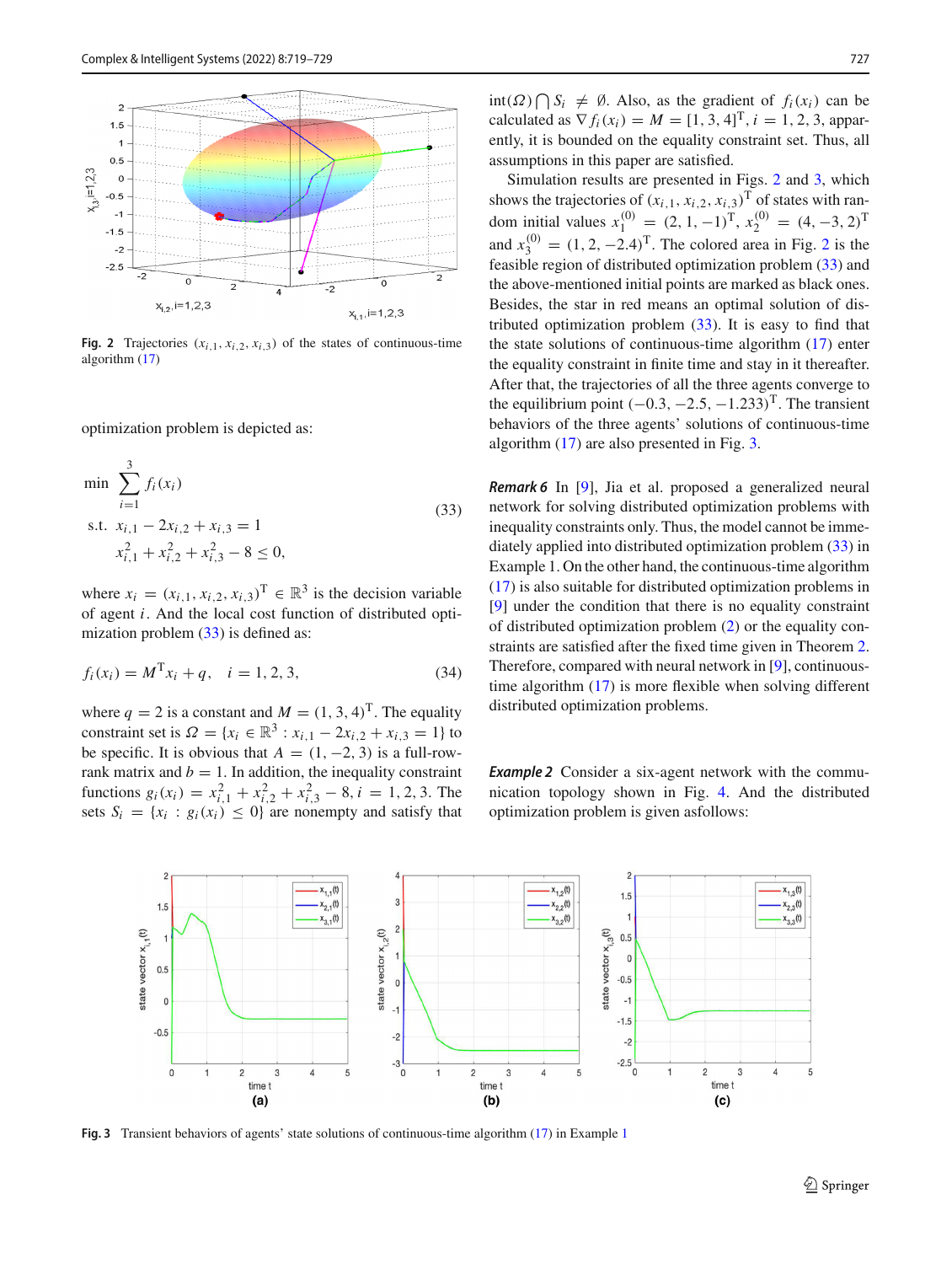

<span id="page-9-0"></span>**Fig. 4** Interaction topology of the six-agent system in Example [2](#page-8-3)

$$
\min \sum_{i=1}^{6} f_i(x_i)
$$
  
s.t.  $x_{i,1} + x_{i,2} - 2x_{i,3} = 3$ ,  
 $x_{i,1}^2 + x_{i,2}^2 + ix_{i,3}^2 - 5 \le 0$ . (35)

The local cost functions of distributed optimization problem [\(35\)](#page-8-4) are given as:

$$
f_i(x_i) = \mathcal{M}_i^{\mathrm{T}} x_i + q, \quad i = 1, 2, 3, 4, 5, 6,
$$
 (36)

where  $M_i = (1, 3, i)^T$  is relevant to each agent. Calculating the gradient of  $f_i(x_i)$ , one derives  $\nabla f_i(x_i) = \mathcal{M}_i$ . Despite the variability of the local cost functions, the boundedness of its gradient over the equality constraint set can still be guaranteed with a limited number of agents. It can be seen that  $A = (1, 1, -2)$  is a full-row-rank matrix and:

$$
g_i(x_i) = x_{i,1}^2 + x_{i,2}^2 + ix_{i,3}^2 - 5.
$$

Apparently, distributed optimization problem [\(35\)](#page-8-4) meets the requirements of the conditions assumed in this paper, for instance, the boundedness of the inequality constraint set and the nonemptiness of the feasible region.

The transient behaviors of the states of continuoustime algorithm [\(17\)](#page-4-4) are presented in detail in Fig. [5,](#page-9-1) in which  $x_{i,j}(t)$  represents the trajectories of states. Starting from initial points  $x_1^{(0)} = (1.2, -2, -2.2)^T$ ,  $x_2^{(0)} =$  $(0.8, -2.5, -2.4)^{\text{T}}$ ,  $x_3^{(0)} = (0.5, -2.8, -2.6)^{\text{T}}$ ,  $x_4^{(0)} =$  $(-0.5, -3, -2.8)^{\text{T}}, x_5^{(0)} = (-0.2, -3.3, -3.2)^{\text{T}}, \text{and } x_6^{(0)} = (-0.7, -3.5, -3.5)^{\text{T}}$ , the states of continuous-time algorithm [\(17\)](#page-4-4) converge to an optimal solution  $\tilde{x}$  = (−1.447, −2.509, −3.478)<sup>T</sup> of [\(35\)](#page-8-4). The detailed movements of the three components of the decision variables are also presented in subplots of Fig. [5.](#page-9-1)

## **Conclusions**

In this paper, a projection-based continuous-time algorithm is proposed to solve distributed optimization problems with equality and inequality constraints over multi-agent systems. By exact penalty method, the distributed optimization problem is reformulated to a new one without inequality constraints and consensus constraints. It is proved that from any initial points, the states of continuous-time algorithm will enter the equality constraint set of the transformed distributed optimization problem in fixed time. And states of continuous-time algorithm are proved to be convergent to an optimal solution of the original distributed optimization problem. Compared with existed models and approaches, the continuous-time algorithm has the advantages of owning fewer state variables. Besides, the states of continuous-time algorithm can find an optimal solution of distributed optimization problem under mild assumptions. Since the penalty method has the weakness of calculating penalty parameters, the application of continuous-time algorithm may be limited



<span id="page-9-1"></span>**Fig. 5** Transient behaviors of the states of continuous-time algorithm [\(17\)](#page-4-4) of the six agents in Example [2](#page-8-3)